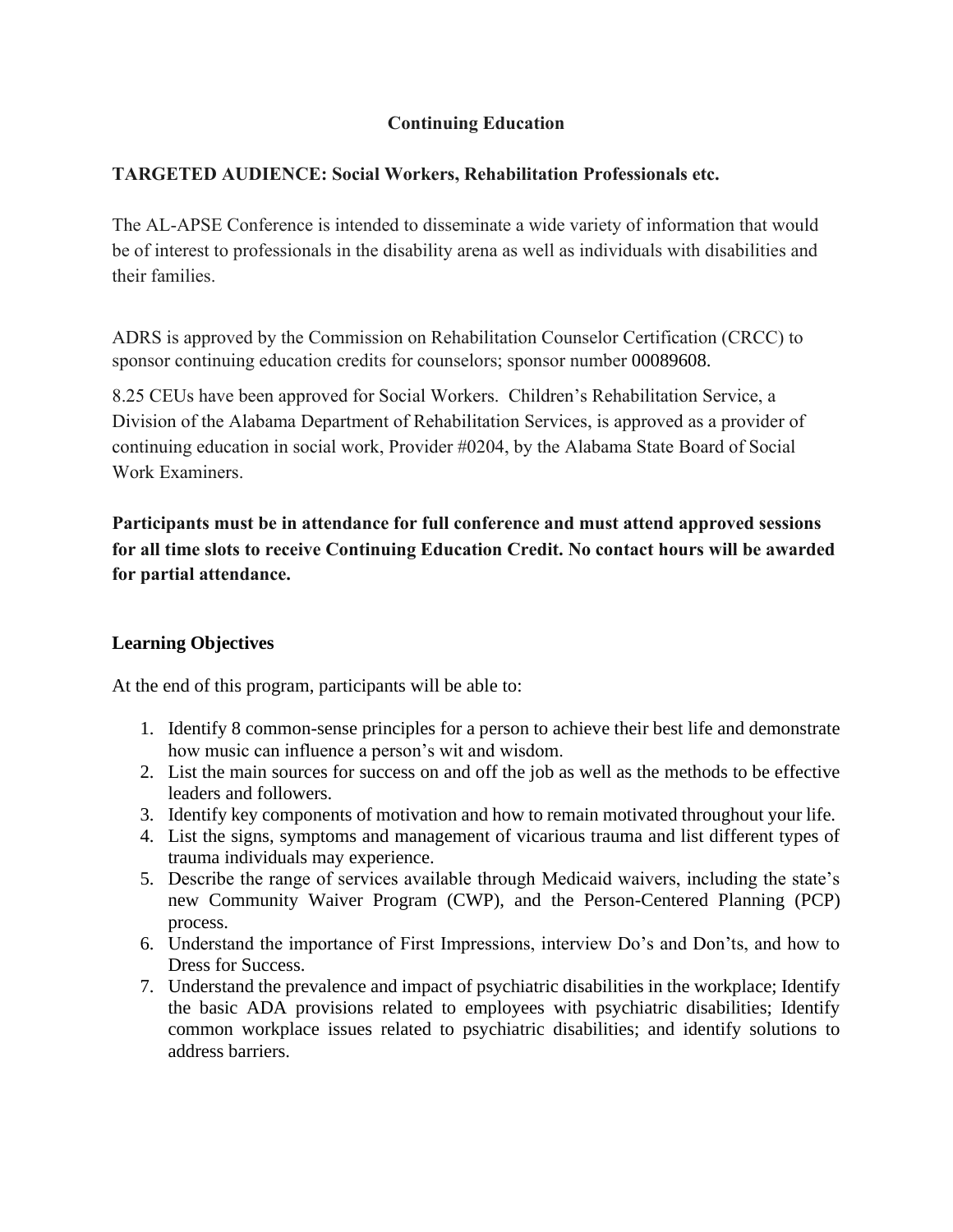- 8. Identify common symptoms of Covid-19 and how these differ from traditional influenza; describe the impact of the Covid-19 pandemic on people with disabilities; list changes that people will need to make as we move forward in a potential future full of Covid-19
- 9. Develop a strategy to blend and braid resources in the different geographical areas of the state of Alabama.
- 10. Better recognize and understand how our emotions impacts our lives.
- 11. Understand your personality type and how this helps to better understand the people you work with.
- 12. Identify strategies to adapt to a changing world while remaining true to our professional responsibilities.
- 13. Describe the strategies used for long term employment success; tips on keeping employers happy; and the benefits of working in competitive integrated employment.
- 14. Describe Home and Community Based Settings Rule and how this Rule is impacting service delivery to individuals with Intellectual and Developmental Disabilities
- 15. Describe the role that Person-Centered Planning playing in achieving community integration and employment for individuals with Intellectual and Developmental Disabilities.
- 16. Describe how advocacy has influenced laws and funding that supports community and workplace inclusion.
- 17. Describe how transition services for students, and expanded work-based learning opportunities, and career pathways can benefit under-served populations and offer enhanced employer engagement.
- 18. Identify methods to increase energy and improve your attitude which will improve health and wellness and enable you to become more positive, embrace change and reduce stress.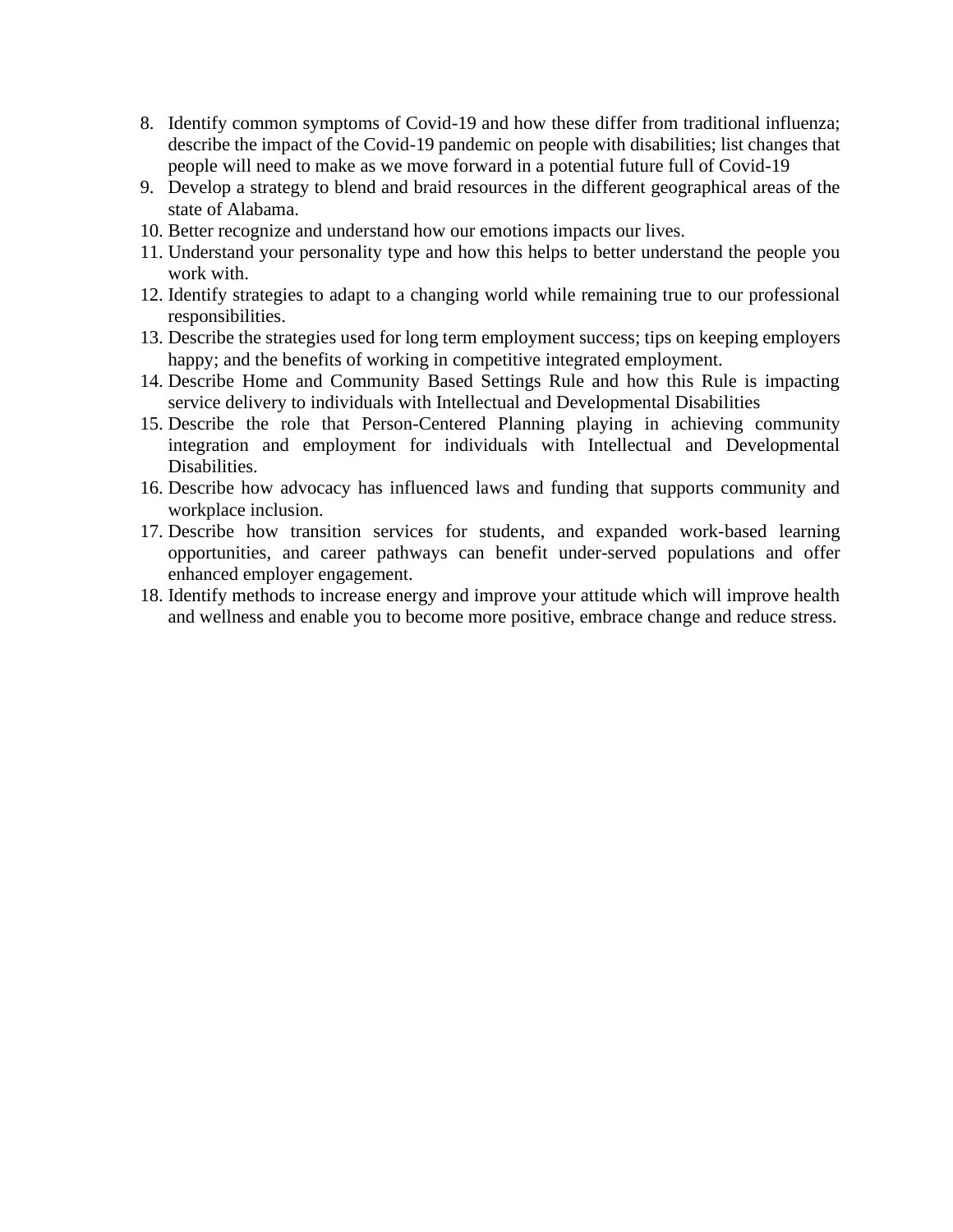This year, the Alabama APSE conference will offer fewer breakout sessions due to social distancing concerns and the need for larger breakout rooms.

| Room      | $8:30 - 9:45$                                                                 | $10:15 - 11:30$                                                                                                                                                                                     | $1:00 - 2:15$                                                                                                                                                           | $2:45 - 4:00$                                                                                                                                                                                                                                  |
|-----------|-------------------------------------------------------------------------------|-----------------------------------------------------------------------------------------------------------------------------------------------------------------------------------------------------|-------------------------------------------------------------------------------------------------------------------------------------------------------------------------|------------------------------------------------------------------------------------------------------------------------------------------------------------------------------------------------------------------------------------------------|
| Alabama C | <b>Making Sense of</b><br><b>Medicaid Waivers</b><br><b>James Tucker</b>      | <b>My Story: The</b><br><b>Elephant</b> in the<br>Room - How I<br><b>Embraced by Own</b><br><b>Disability in the</b><br><b>Workplace</b><br>Pamela<br>Williamson                                    | <b>ADRS Milestones</b><br>and ADMH<br><b>Employment</b><br>Services-<br><b>Braiding for Long</b><br><b>Term Success;</b><br><b>Region 1 Pilot</b><br><b>Successes</b>   | <b>Breathing Life into</b><br><b>APSE's Ethical</b><br><b>Guidelines for</b><br>Professionals in<br><b>Supported</b><br><b>Employment</b><br>Julie Christensen,<br>MSW, PhD                                                                    |
| Alabama D | <b>Vicarious Trauma:</b><br><b>The Cost of Caring</b><br><b>Denise Morris</b> | <b>ADOL Job</b><br><b>Creation Strategies</b><br>for Individuals<br>with Disabilities<br><b>Secretary</b><br><b>Fitzgerald</b><br><b>Washington, AS</b><br><b>Alabama</b><br>Department of<br>Labor | <b>Alabama Public</b><br><b>Health Pandemic</b><br><b>Burnestine Page</b><br>Taylor, M.D.                                                                               | <b>Knowing Me: An</b><br><b>Inventory of Your</b><br><b>Personality Type</b><br>Derek Greer, BA<br><b>Employment</b><br><b>Resource Specialist</b><br><b>Alabama</b><br>Department of<br><b>Mental Health</b><br>Virginia Mattox,<br><b>BS</b> |
| Alabama E | <b>Employability</b><br><b>Skills</b><br>Daniel A. Spencer                    | <b>Positive and</b><br><b>Uplifting Life</b><br><b>Experiences. When</b><br>you Snap!<br><b>Crackle! Or Pop</b><br>Judy Barclay &<br><b>Gwen Brown</b>                                              | <b>Becoming Emotion</b><br><b>Scientist</b><br><b>Samantha</b><br><b>Wadsworth, MS</b><br>Program<br><b>Evaluation &amp;</b><br><b>Development</b><br><b>Specialist</b> | <b>Employment</b><br><b>Successes - Tips</b><br>from the<br><b>Workplace</b><br><b>Matthew Foster,</b><br>Adam Lawson,<br><b>Westley Fields,</b><br><b>Self-Advocates</b>                                                                      |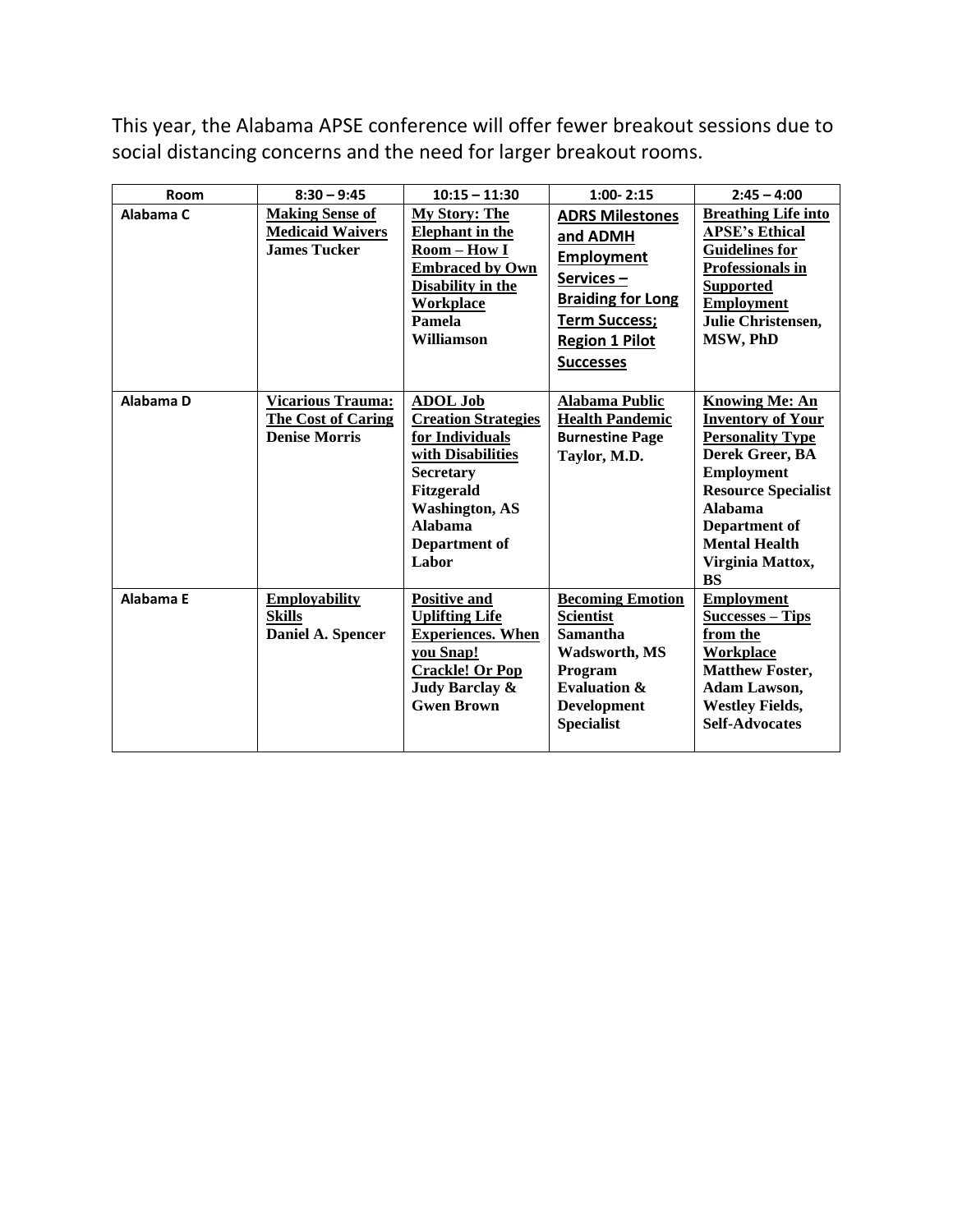# **Wednesday, August 3, 2022**

**Opening Session: 1:00 P.M. – 2:30 Room: Alabama Ballroom A**

#### **Secrets of Effective Motivation Lemzel Johnson, BA & MS**

Mr. Johnson will share a personal perspective that will inspire the audience to have hope for their future, even during difficulties. This session will help the audience define their motives to stay motivated with practical communication skills. The session will be interactive and address Self-Purpose - Leadership - Followership - Teamwork – Communication

At the end of this session, participants will be able to: List the main sources for success on and off the job as well as the methods to be effective leaders and followers; Demonstrate effective team building skills through interactive activities with other audience members; Identify key components of motivation and how to remain motivated throughout your life.

#### **General Session: 3:00 P.M**. **– 4:30**

#### **TUNE UP YOUR LIFE LaDonna Gatlin, CSP, CPAE**

Who knew so much wit and wisdom could be found in the notes of the musical scale? Fast-paced, funny, and focused, LaDonna delivers seven common-sense, practical principles in this easy-to-remember format that will equip audiences to "reach for the high notes" in life and hit them...every single time.

At the end of this session, participants will be able to: Identify 8 common-sense principles to achieve your best life; and demonstrate how music can influence a person's wit and wisdom.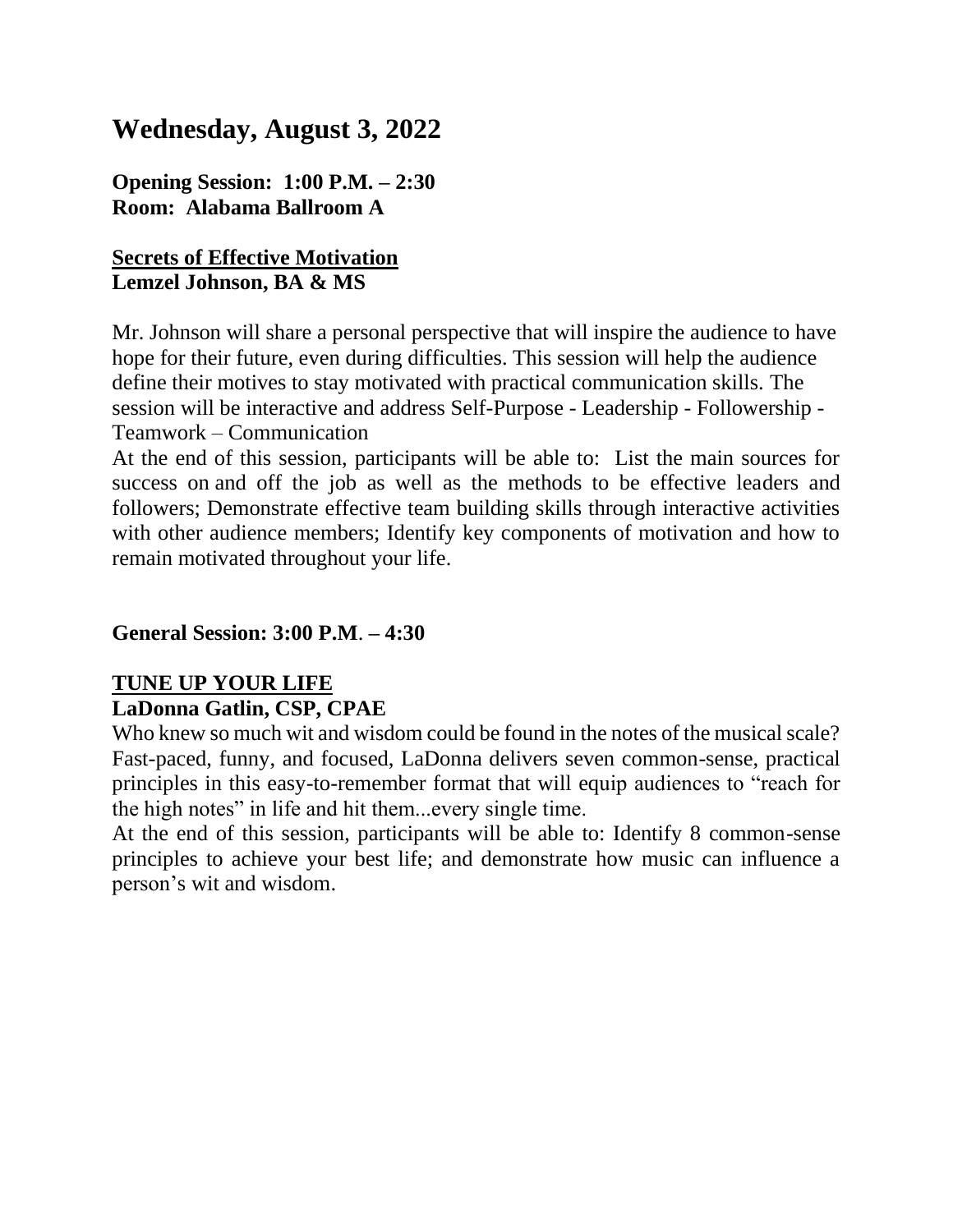# **Thursday, August 4, 2022**

**Breakout Sessions 8:30 a.m. – 9:45**

#### **Making Sense of Medicaid Waivers James Tucker, J.D. Room: Alabama C**

Understanding Alabama's home and community-based services provided through the state's different Medicaid waivers.

Participants will be able to describe the range of services available through Medicaid waivers, including the state's new Community Waiver Program (CWP), and the Person-Centered Planning (PCP) process.

#### **Vicarious Trauma: The Cost of Caring Denise Morris MS, Med**

## **Room: Alabama D**

According to the American Counseling Association. The term vicarious trauma (Perlman & Saakvitne, 1995), sometimes also called compassion fatigue, is the latest term that describes the phenomenon generally associated with the "cost of caring" It is believed that counselors working with trauma survivors experience vicarious trauma because of the work they do. Vicarious trauma is the emotional residue of exposure that counselors have from working with people as they are hearing their trauma stories and become witnesses to the pain, fear, and terror that trauma survivors have endured.

This presentation will educate participants on the signs, symptoms and management of vicarious trauma as well as give a brief overview of the different types of trauma individuals may experience.

#### **Employability Skills Daniel A. Spencer, Sr., BA & MBA Room: Alabama E**

This session will provide one example of a Job Readiness presentation that can be used to teach job seekers about First Impressions, Interview Do's and Don'ts, and Dress Success. Participants will get a chance to interact with the presenter as well as experience the class from a job seeker's perspective.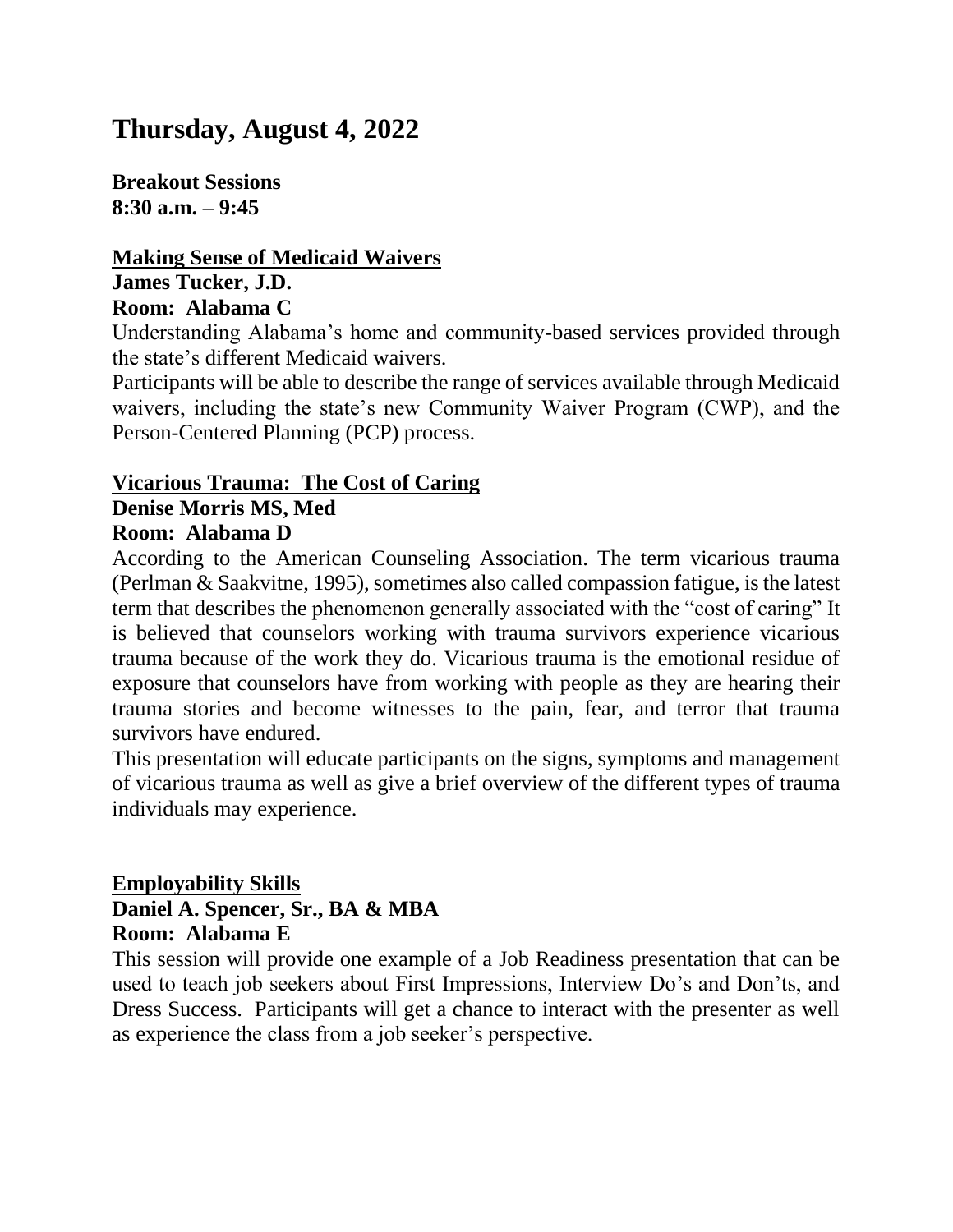**Breakout Sessions: 10:15 a.m. – 11:30 a.m.**

## **My Story: The Elephant in the Room – How I Embraced by Own Disability in the Workplace Pamela Williamson, BS**

#### **Room: Alabama C**

According to the National Alliance on Mental Illness (NAMI), approximately 20% of American adults experience some form of mental illness (or psychiatric disability) on a yearly basis. And across the population, 4% of American adults live with a serious mental health condition such as schizophrenia, bipolar disorder, or long-term recurring major depression. For many individuals with psychiatric disabilities, work is key to their health and contributes to a sense of purpose and wellbeing. Thus, it is important that employers understand how to foster a mental health-friendly work culture. (U.S. Department of Labor) Unfortunately, due to media reports and lack of understanding, there is also a stigma attached to disclosing a psychiatric disability in the workplace.

Supported employment professionals have an important role to play in educating employees with psychiatric disabilities about the Americans with Disabilities Act (ADA), talking to employers, and acting as a bridge between the employee and employer. We must prepare and learn how and when to disclose a disability, the pros, and cons to disclosing, how to request reasonable accommodations on the job, the role of the supported employment professional in disclosure, and the responsibilities of the employee and employer under the ADA.

As a person with lived experience, Ms. Williamson will address these issues through her story as a person with a psychiatric and neurological disability and embrace the elephant in the room.

This presentation will help participants: 1. Understand the prevalence and impact of psychiatric disabilities in the workplace; 2. Identify the basic ADA provisions (e.g., disclosure, reasonable accommodations, and confidentiality) related to employees with psychiatric disabilities; and 3. Discuss common workplace issues related to psychiatric disabilities and identify solutions to address barriers.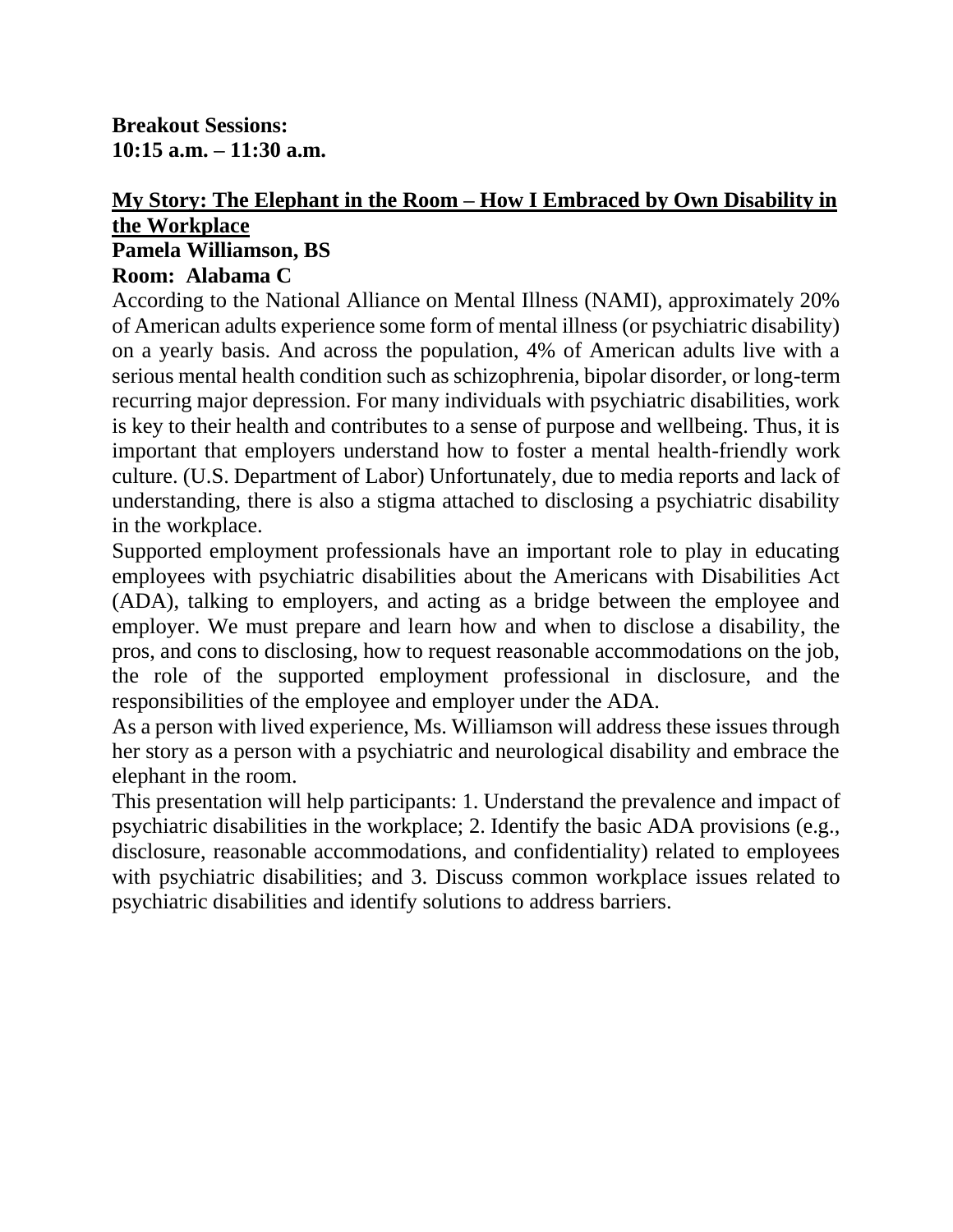#### **ADOL Job Creation Strategies for Individuals with Disabilities Secretary Fitzgerald Washington, AS Room: Alabama D**

ADOL strategies to bring awareness to job seekers and employers regarding employment opportunities for individuals with disabilities. Currently the unemployment rate of individuals with disabilities is higher than the state rate. The goal is to introduce ways to reduce the unemployment disabilities rate on par with the state unemployment rate.

## **Positive and Uplifting Life Experiences. When you Snap! Crackle! Or Pop Judy Barclay, BS**

## **Gwen Brown, Advocate**

## **Room: Alabama E**

During uncertainty, during chaos, we all have a story to share that can uplift another person. There are moments that will cause you to Snap! Snap because you find yourself feeling as if you can't take any more bad news. Moments when life begins to crackle around you, and you find yourself trying to handle one more thing after another. Just when you think you have reached the peak of no more of these events coming your way…Pop! You are facing something all over again and you just don't know if you can handle it!

Join us as we take you through a journey to uplift, inspire, encourage, and share how the Snap! Crackle! & Pop! don't have to overtake your life. There is H.O.P.E. (Helping Other People Envision). Come and learn about the SIZZLE to get the H.O.P.E. (Helping Other People Envision)

We are not mental health providers. We are folks, who, like you, continue to face the Snap, Crackle! & Pop! and find us NOT giving up or giving in but stepping boldly forward in our calling to encourage you and ourselves for **SUCCESS!**

**Breakout Sessions 1:00 p.m. – 2:15 p.m.**

### **ADRS Milestones and ADMH Employment Services – Braiding for Long Term Success**

**Derek Greer, BA, Nancy Adams, MS Ed, Melissa Dew, AAS Room: Alabama C**

We will explore the Milestones Program and the Medicaid Waiver employment services while learning how the pilot program, *Employment in the 21st Century*, has found successful implementation in the Cullman County area. This three-part presentation will explore the complexities of working with multiple stakeholders to achieve the greatest positive outcome for our consumers we serve. Participants will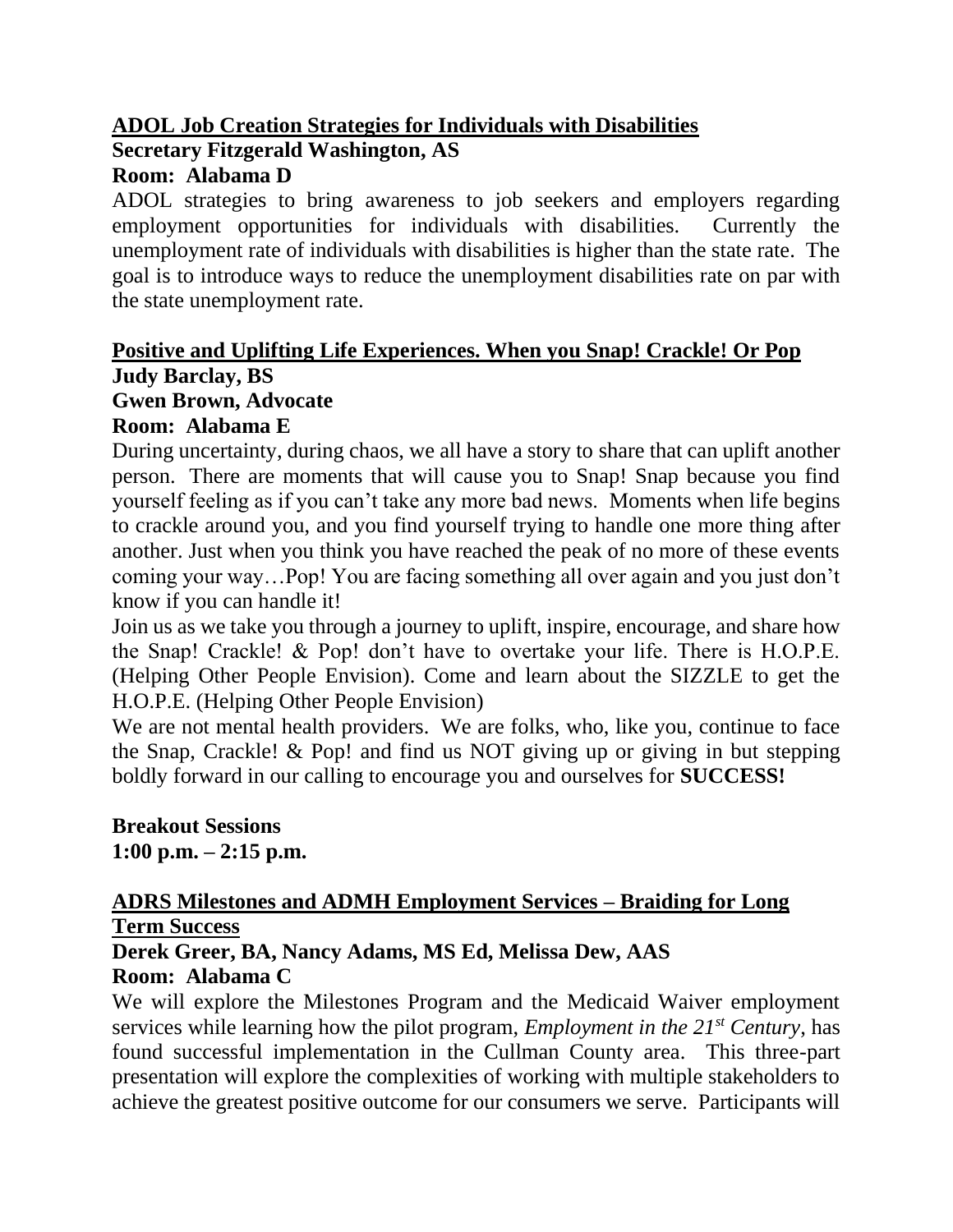leave this session with a better understanding of the Ticket to Work Milestones Program, the Medicaid Waiver long-term supports for community-based employment, the initial Discovery process, real world application, and examples of success. All of this can be utilized to develop a strategy to blend and braid resources in the different geographical areas of the state of Alabama.

## **Alabama Public Health Pandemic**

# **Page Taylor, M.D.**

### **Room: Alabama D**

This session will provide an overview of the Covid-19 Pandemic and the impact on Alabama citizens, including those with disabilities. Will it ever become of thing of our past? How will this pandemic impact our future? Will things ever return to normal?

At the end of this session participants will be able to: Identify common symptoms of Covid-19 and how these differ from traditional influenza; Describe the impact of the Covid-19 pandemic on people with disabilities; List changes that people will need to make as we move forward in a potential future full of Covid-19

## **Becoming Emotion Scientist**

## **Samantha Wadsworth, MS**

#### **Room: Alabama E**

"Our feelings are our most genuine paths to knowledge."-Audre Lourde

Emotions are information and impact many of our thoughts, behaviors, and decisions. Learning to better recognize and understand our emotions makes us more in control of our lives. In this session we will discuss the importance of emotional intelligence and how to regulate our emotions by becoming emotion scientists.

**Breakout Sessions 2:45 p.m. – 4:00 p.m.**

#### **Breathing Life into APSE's Ethical Guidelines for Professionals in Supported Employment Julie Christensen, MSW, PhD**

## **Room: Alabama C**

What does it mean to act ethically within the context of providing supported employment services? During this interactive session, participants will review APSE's Ethical Guidelines within the context of new and emerging challenges in the field. Using real life examples, we'll identify strategies to adapt to a changing world while remaining true to our professional responsibilities.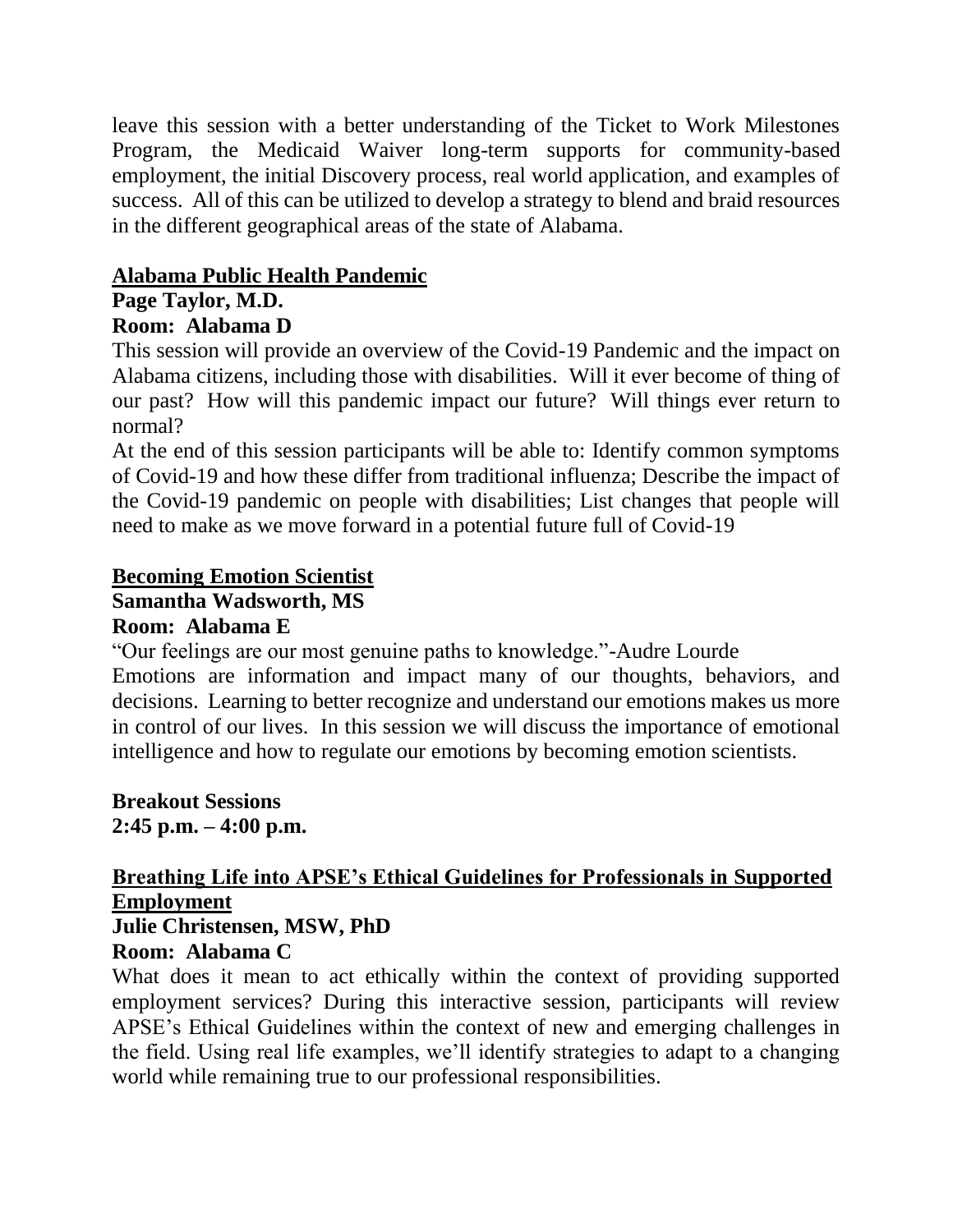## **Knowing Me: An Inventory of Your Personality Type Derek Greer, BA, Virginia Mattox, BS Room: Alabama D**

Learning about your personality type can tell you a lot about yourself. But another valuable benefit of knowing about your personality type is to better understand them – the people with whom you work, interact, go to family gatherings, fight, date, marry, take care of, pretty much anyone you have a social interaction with. By understanding your personality, you also understand what your personality is not, and can start to see differences in those around you in a deeper way. You will gain the ability to think about and talk about differences in what energizes you, how you make decisions, how you take in information, and more. This will equip us to take the concept of "self-awareness," and elevate to the next logical step – "othersawareness."

## **Employment Successes – Tips from the Workplace Self-Advocates: Matthew Foster, Adam Lawson & Westley Fields**

## **Room: Alabama E**

Panel of three self-advocates will discuss their successes in maintaining their competitive integrated employment for more 10 years. Each will speak about their companies and the strategies they've used to maintain their jobs long-term. It's not always getting the job that presents the hurdle, it's often keeping the job. These selfadvocates will share their secrets and what they've done to keep punching the clock, earning a paycheck, and being the successful employees that they've become.

At the end of this session, participants will be able to: 1. Describe the strategies used for long term employment success; 2. Share tips on keeping employers happy; 3. List the benefits of working in competitive integrated employment.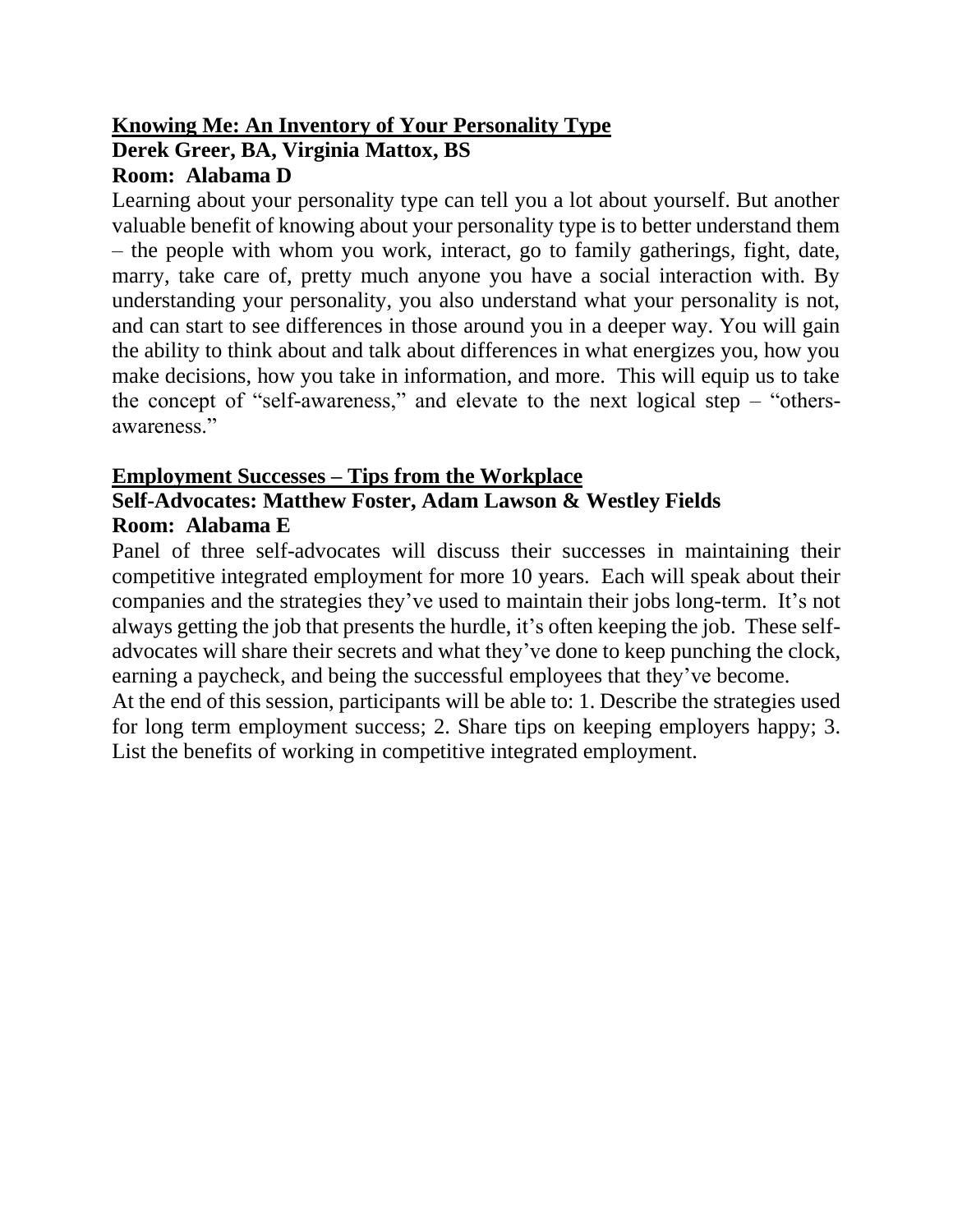# **Friday, August 5, 2022**

**General Session 8:30 a.m. – 10:00 a.m. Ballroom: Alabama A**

#### **Leaving Montgomery with 20/22 Vision**

Panel Discussion: Julie Christensen, **MSW, PhD** -APSE Kimberly Boswell, **MSW** - ADMH Jane Elizabeth Burdeshaw, **BA, MS** - ADRS

#### **Federal Policy Efforts to Advance Competitive Integrated Employment Julie Christensen, APSE:**

The advancement of employment of people with disabilities is highly dependent on effective public policies. National APSE is the only National organization dedicated to promoting policies that advance Employment First  $-$  a movement to achieve meaningful employment, fair wages, and career advancement for people with disabilities. The audience will be introduced to APSE's public policy priorities and the latest updates on national public policy issues and state trends. Among topics discussed will be the status of: Phasing out 14(c) and subminimum wage, Compliance with the Medicaid HCBS Settings rule, preventing cuts to Medicaid and Social Security, and Preserving protections under the ADA.

#### **Person Centered Planning: The Pathway to Employment Commissioner Kimberly G. Boswell, ADMH**

True person-centered planning is at the heart of community integration and employment for people with disabilities. The COVID Pandemic reinforced a message that the disability community has understood for a long time. Social isolation is damaging, and community integration and connectedness is healing.

At the conclusion of Commissioner Boswell's presentation, attendees will have a better understanding of the role of person-centered planning in achieving community integration and employment, as well as a better understanding of the importance of building relationships and connectedness for people with disabilities.

**Workforce Transformation Commissioner Jane Elizabeth Burdeshaw, ADRS**